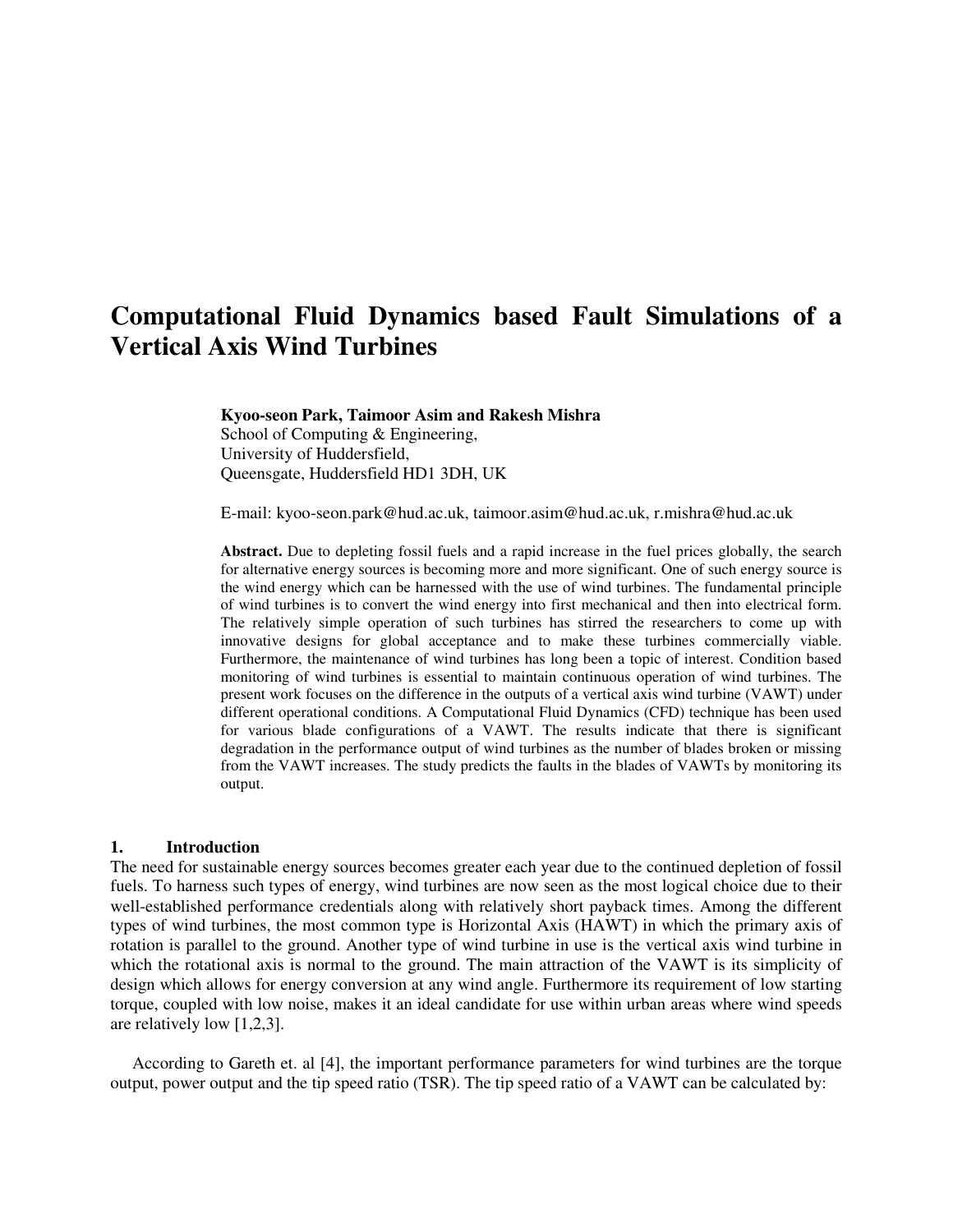#### **Nomenclature**

- r Radius of VAWT (m)
- ω Angular velocity (rads/sec)
- V Linear velocity (m/sec)
- P Power (W)
- T Torque (N-m) I

$$
\lambda = \frac{r \ast \omega}{V} \tag{1}
$$

Power of a VAWT, which is a function of the rotational speed and the torque output of the wind turbine, can be calculated using the following expression:

$$
P = \omega * T \tag{2}
$$

The wind farms need to continuously operate bat peak efficiency to maintain consistent output. Extensive research is currently being carried out to investigate effects of various fault conditions on the output of such systems. In the present study, an attempt has been made to simulate some common faults and their effects on torque/power outputs of a single vertical axis wind turbine.

#### **2. Numerical Modelling**

The model of the VAWT used for analysis is shown in figure 1. This VAWT consists of 12 rotor and stator blades each. The diameter of the stator is 2m and that of the rotor is 1.4m. Because of the simple design of VAWTs, the effect of crosswinds is negligible and the flow component shown in figure 1 covers a wide range of operational conditions of the VAWTs being used.



**Figure 1.** Healthy state VAWT model.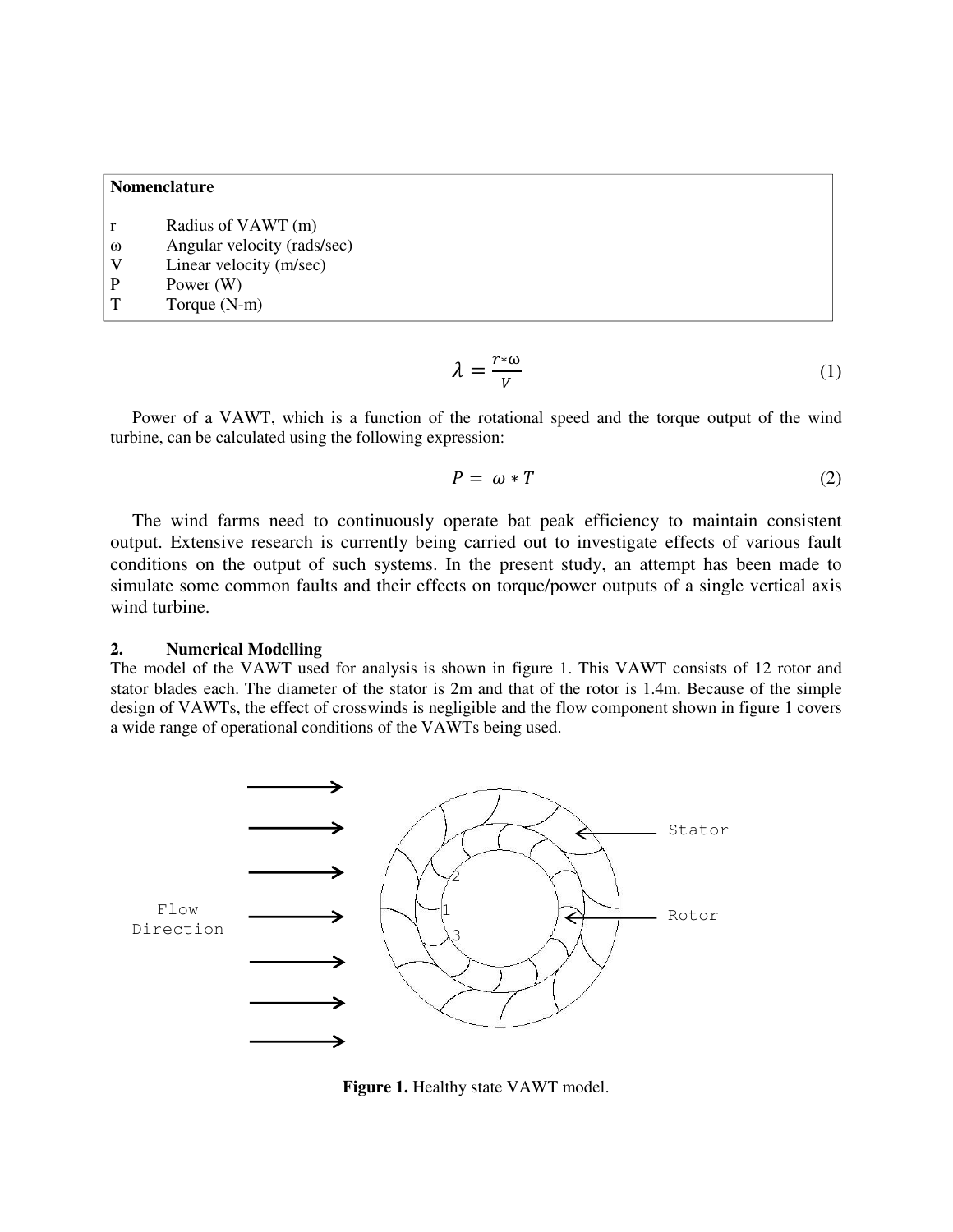In order to effectively use CFD as a condition monitoring tool for VAWTs, four different blade configurations have been selected for analysis to cover a wide range of faults in the wind turbines. The first configuration is termed as healthy state and is shown in figure 1. In this configuration all the blades of the VAWT are in their original shape and positions. The details of all the configurations that were taken into account are summarised in table 1.

| <b>Condition</b>     | <b>Missing Blade/s</b> |  |
|----------------------|------------------------|--|
|                      |                        |  |
| Healthy              | N/A                    |  |
| One blade missing    |                        |  |
| Two blades missing   | 1 and 2                |  |
| Three blades missing | 1, 2 and 3             |  |

**Table 1.** Geometric configurations of VAWTs being analysed.

Due to limited computational resources, only two dimensional model as shown in figure 1 has been taken into account for the analysis. Transient Navier-Stokes equations are solved numerically for a turbulent flow of air at a speed of 4m/sec into the VAWT. This corresponds to a tip speed ratio of 0.2. The Multiple Reference Frame (MRF) technique is used in order to rotate the blades in the rotor at  $\omega = 1.143$ rad/sec which corresponds to 11rpms for the VAWT. The equations are solved using iterative method such that each time step corresponds to 3<sup>°</sup> rotation of the rotor blades. Second order spatial and temporal schemes have been specified with SIMPLE pressure-velocity coupling in the solver. The torque output of the VAWT is monitored throughout the iterative process. For transient models, the solution needs to become statistically steady first in order to accurately obtain the results from them. In the present work, the model becomes statistically steady after four revolutions of the VAWT. The data is collected only in the fifth revolution which depicts that the non-uniformities in the solution have died out. The convergence is summarised in table 2.

**Table 2.** Convergence summary for MRF of VAWT.

| <b>Condition</b> | <b>Revolution</b> | <b>Average Torque</b><br>Output | Percentage<br><b>Difference</b> |
|------------------|-------------------|---------------------------------|---------------------------------|
|                  |                   | $(N-m)$                         | $(\%)$                          |
|                  |                   |                                 |                                 |
| <b>Healthy</b>   |                   | 14.16101                        |                                 |
|                  | $\overline{2}$    | 13.90946                        | 1.77639                         |
|                  | 3                 | 13.90182                        | 0.054927                        |
|                  | 4                 | 13.89648                        | 0.038403                        |
|                  | 5                 | 13.8953                         | 0.008491                        |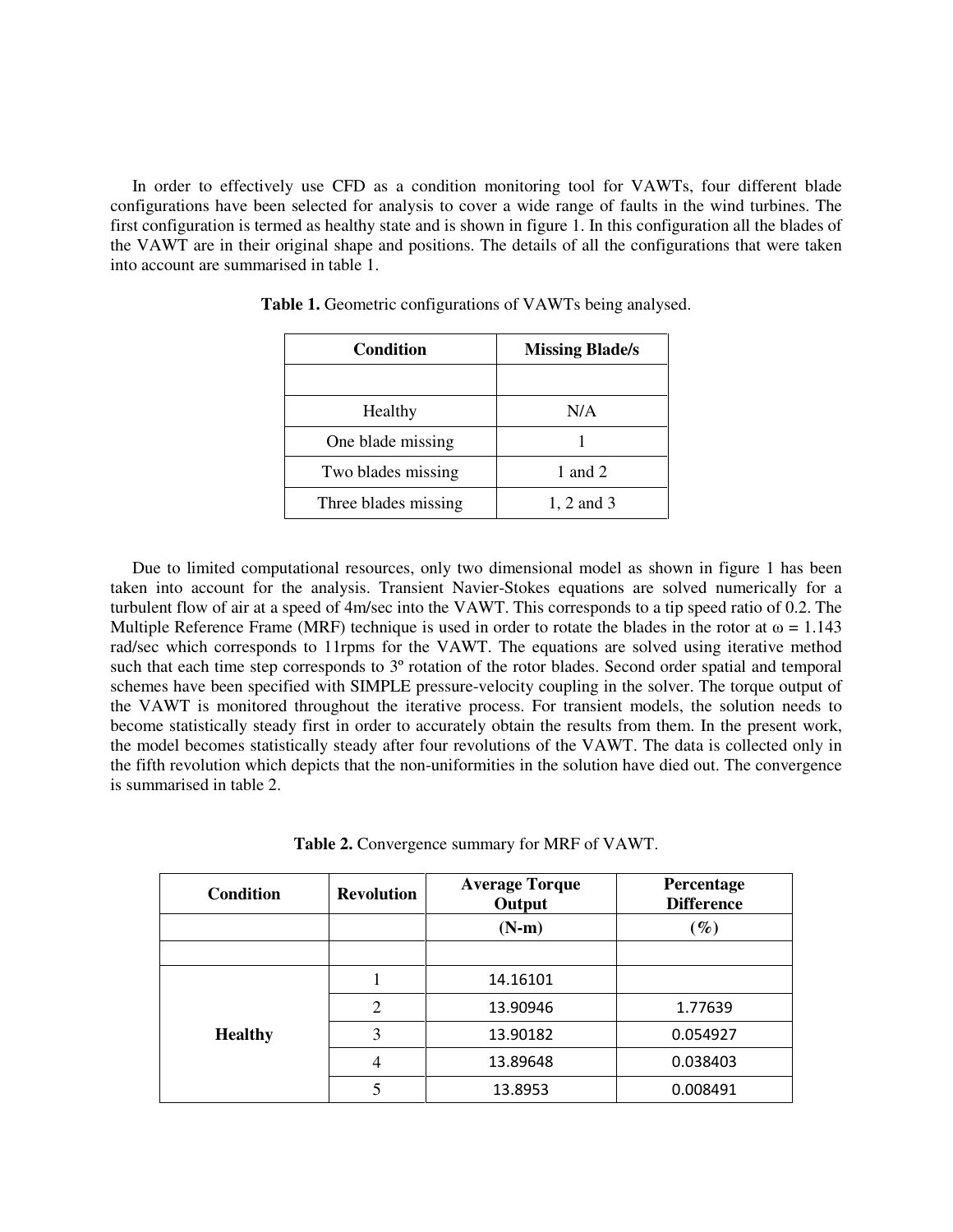| One blade missing              | 1              | 14.14516 |            |
|--------------------------------|----------------|----------|------------|
|                                | $\overline{2}$ | 13.99035 | 1.094431   |
|                                | 3              | 13.98687 | 0.024882   |
|                                | $\overline{4}$ | 13.98693 | $-0.00041$ |
|                                | 5              | 13.98586 | 0.007658   |
| Two blades missing             | 1              | 20.2543  |            |
|                                | 2              | 13.6372  | 32.6703    |
|                                | 3              | 13.6326  | 0.0335     |
|                                | $\overline{4}$ | 13.6271  | 0.0406     |
|                                | 5              | 13.6204  | 0.0494     |
|                                |                |          |            |
| <b>Three blades</b><br>missing | $\mathbf{1}$   | 12.53856 |            |
|                                | 2              | 12.94866 | $-3.27072$ |
|                                | 3              | 12.94299 | 0.043779   |
|                                | $\overline{4}$ | 12.94503 | $-0.01578$ |
|                                | 5              | 12.94207 | 0.022848   |

It can be clearly seen in table 1 that the solution of the model is changing significantly in the initial revolutions. For example, the percentage difference in the average torque output from the VAWT between the first two revolutions when two blades of the VAWT are missing is 32.67%. This indicated that the solution is changing at a fast rate. The percentage difference in the torque output for the same VAWT configuration between fourth and the fifth revolutions has dropped to 0.049%. This shows that the solution has become statistically steady. Further revolutions of the VAWT will yield almost similar torque output values.

## **3. Results**

The results correspond to fifth revolution of the VAWT under consideration, once it has reached a statistically steady state.

## *3.1 Healthy State*

The torque output from the VAWT for healthy state blade configuration shown in figure 2. Torque output has been normalised with average torque from the VAWT. The plot shows two different peak sets i.e. higher peaks and lower peaks. The corresponding VAWT orientations are shown in figures 3 and 4 for higher and lower peaks respectively. Furthermore, figure 2 shows lowest torque output values at specific orientations of the VAWT. One of these orientations can be seen in figure 5.

The result shown in figure 2 depicts that the highest normalised torque output from the VAWT has an average value of 1.033. It occurs when the rotor and stator blades are in line with each other; making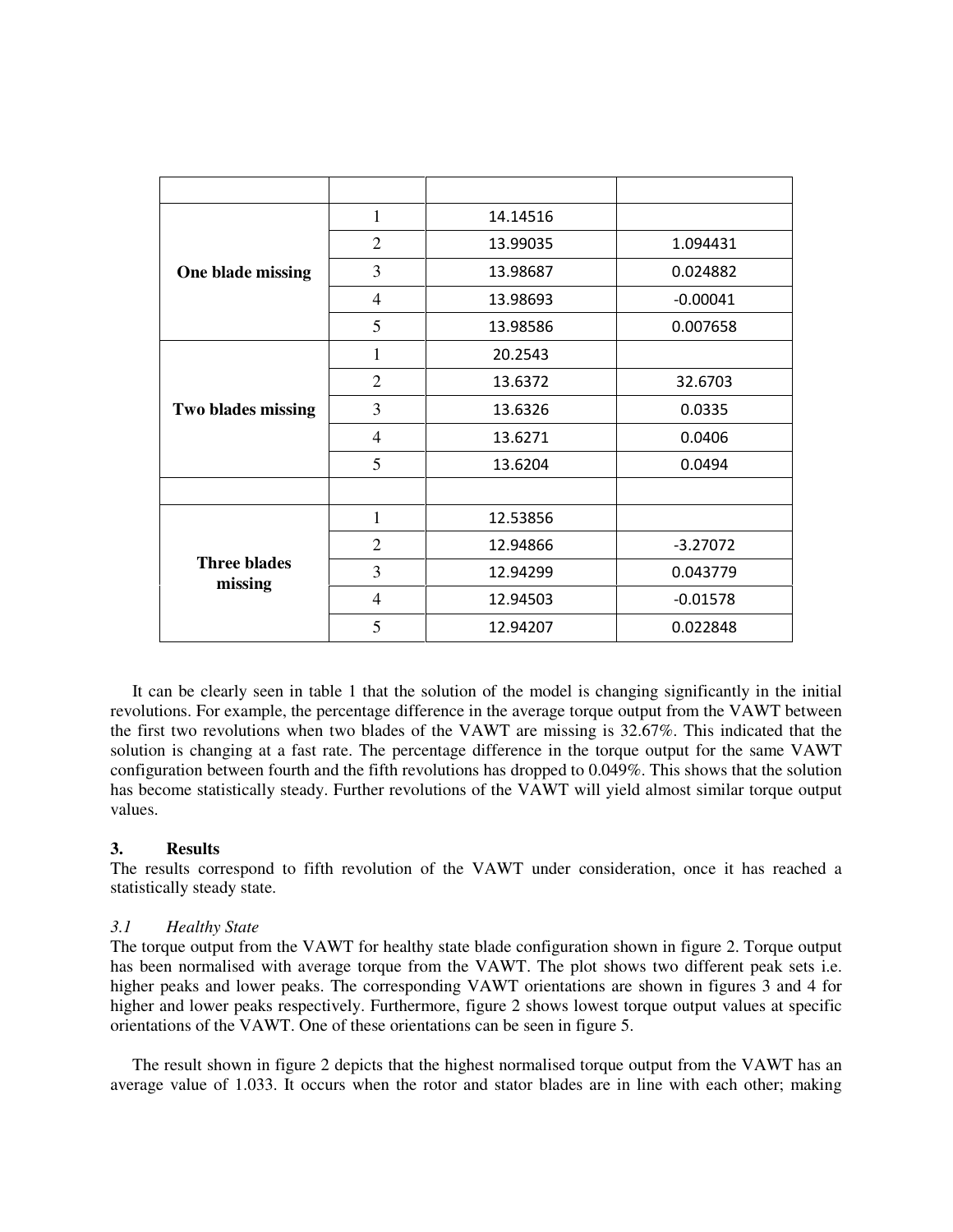continuous passages for the flow (see figure 3). The blade's configuration, when the rotor blades are exactly in the middle of two stator blades (see figure 4), corresponds to the lower peaks in the plot, having an average normalised torque output of 1.005. The flow, after exiting the stator blades, comes across two uniform passages being divided by the rotor blades. All non-uniform passages (see figure 5) degrade the torque output from the VAWT and correspond to the pits in figure 2.



**Figure 2.** Normalised torque output at healthy state of the VAWT.





 **Figure 3.** Blades orientation at higher peaks. **Figure 4.** Blades orientation at lower peaks.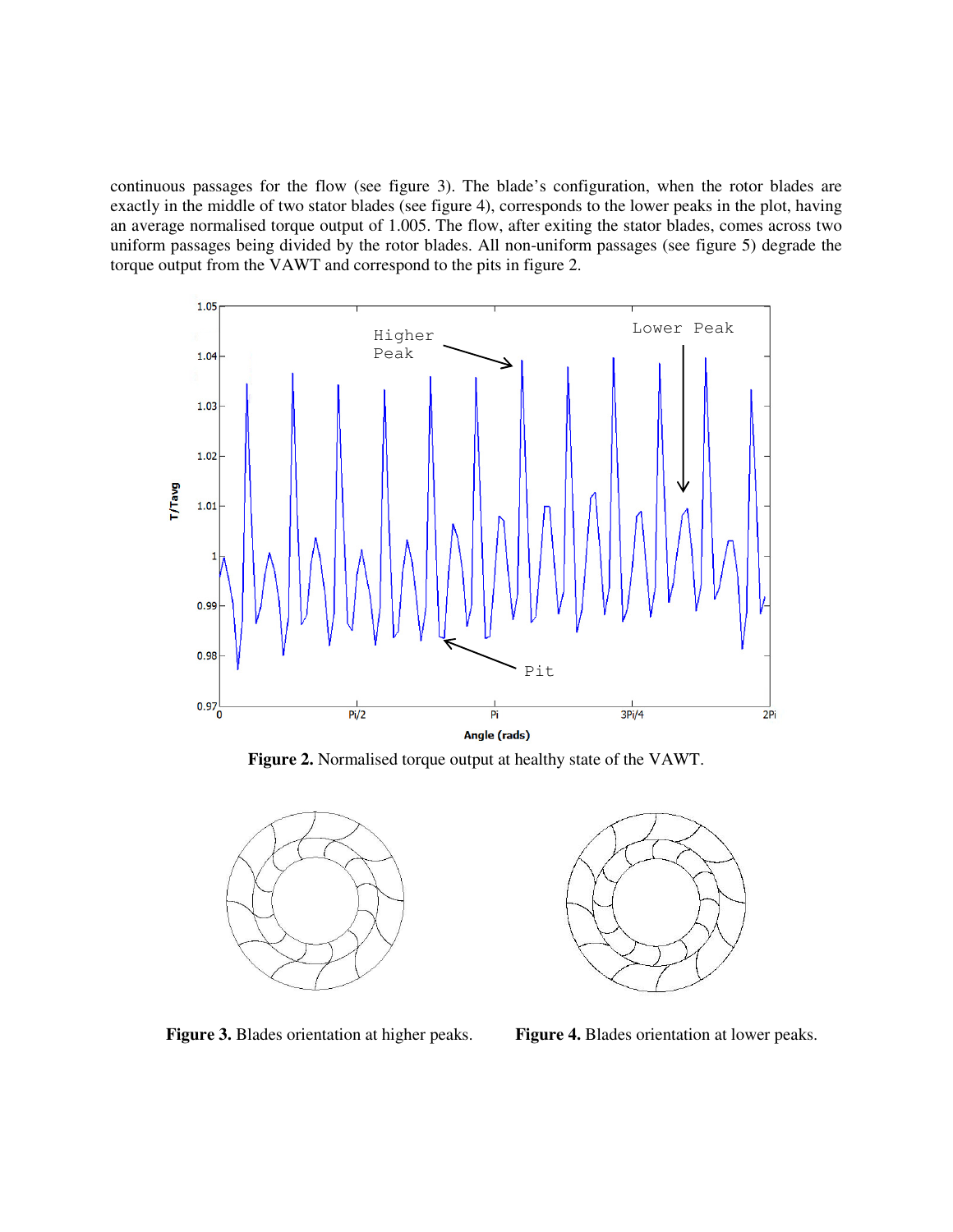

**Figure 5.** Blades orientation at pits.

### *3.2 One Blade Missing Condition*

Figure 6 shows the normalised torque output from the VAWT when blade number 1, shown in figure 1, is missing from the model. The plot shows that the difference between the values of higher and lower peaks has been reduced significantly due to the degradation of the VAWT's performance. The average value of normalised torque output for in-line stator and rotor blades, which corresponds to higher peaks, is 1.031. Similarly, the average value of normalised torque output for the blade configurations when the rotor blades are in middle of two consecutive stator blades, and vice versa, is 1.009. Hence, there is a decrease of 0.138% in the value of higher peaks and an increase of 0.37% in the values of lower peaks on average as compared to the corresponding healthy state average torque output values from the VAWT. Furthermore, the difference in the average torque output between the highest peak and the lowest pit is 0.34 for one blade missing condition. This value is 0.058 in the case of healthy state VAWT. This increase in the torque output variations is due to the vibration of the VAWT which makes it more sensitive and degrades its performance.



**Figure 6.** Normalised torque output for one blade missing condition of the VAWT.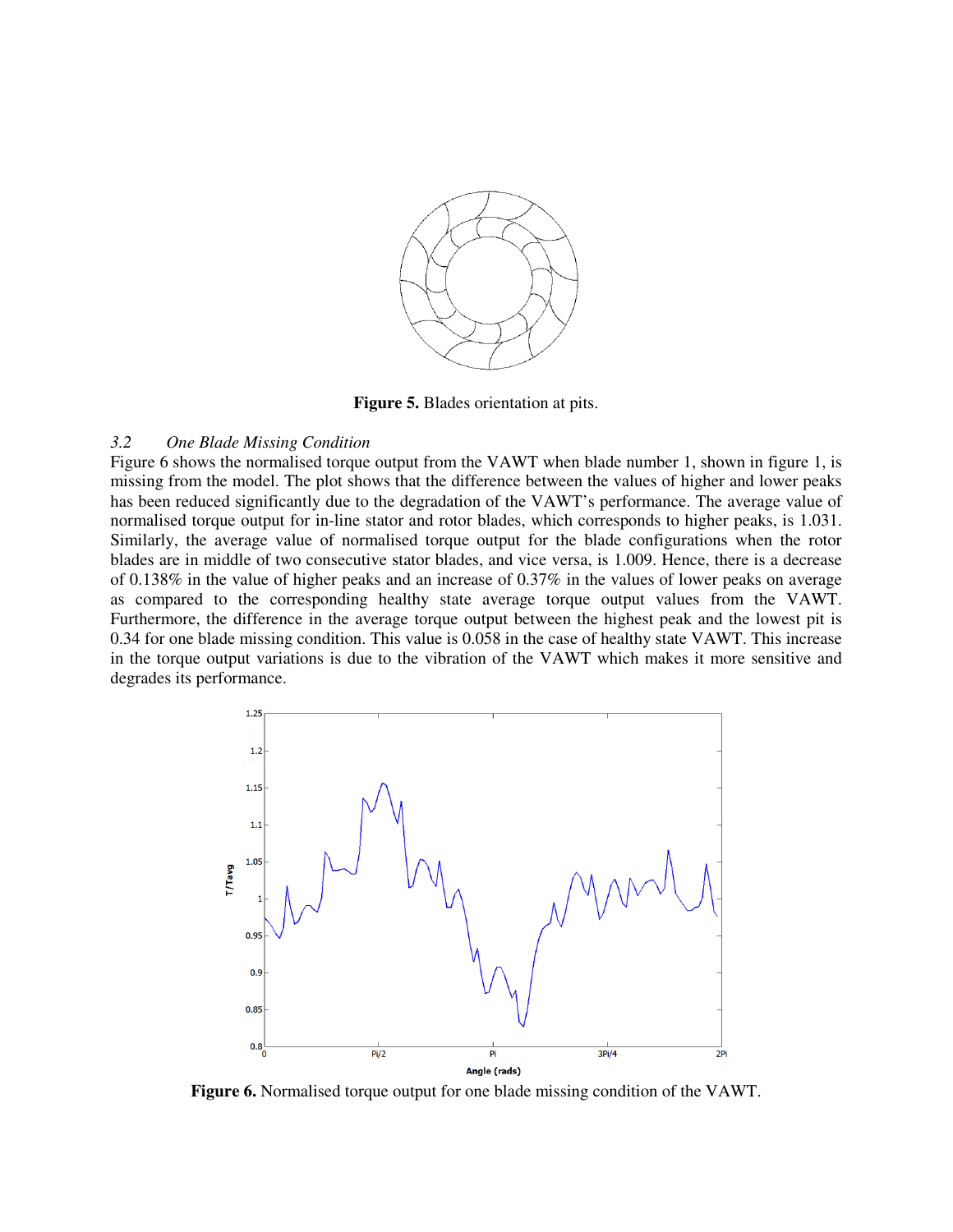There exists a pit in the above plot at 204º orientation of the rotor blades. The reason for this further degradation of the VAWT's performance is due to the fact that there exists a low pressure region in the stator of the VAWT. This can be clearly seen in the static pressure distribution in the VAWT shown in figure 7.



**Figure 7.** Static pressure (Pa) variations in the VAWT for one blade missing condition.

The corresponding power output of the VAWT is shown in figure 8. It can be seen that the power output from the VAWT is highly dependent on the orientation of the missing rotor blade.



**Figure 8.** Normalised power output for one blade missing condition of the VAWT.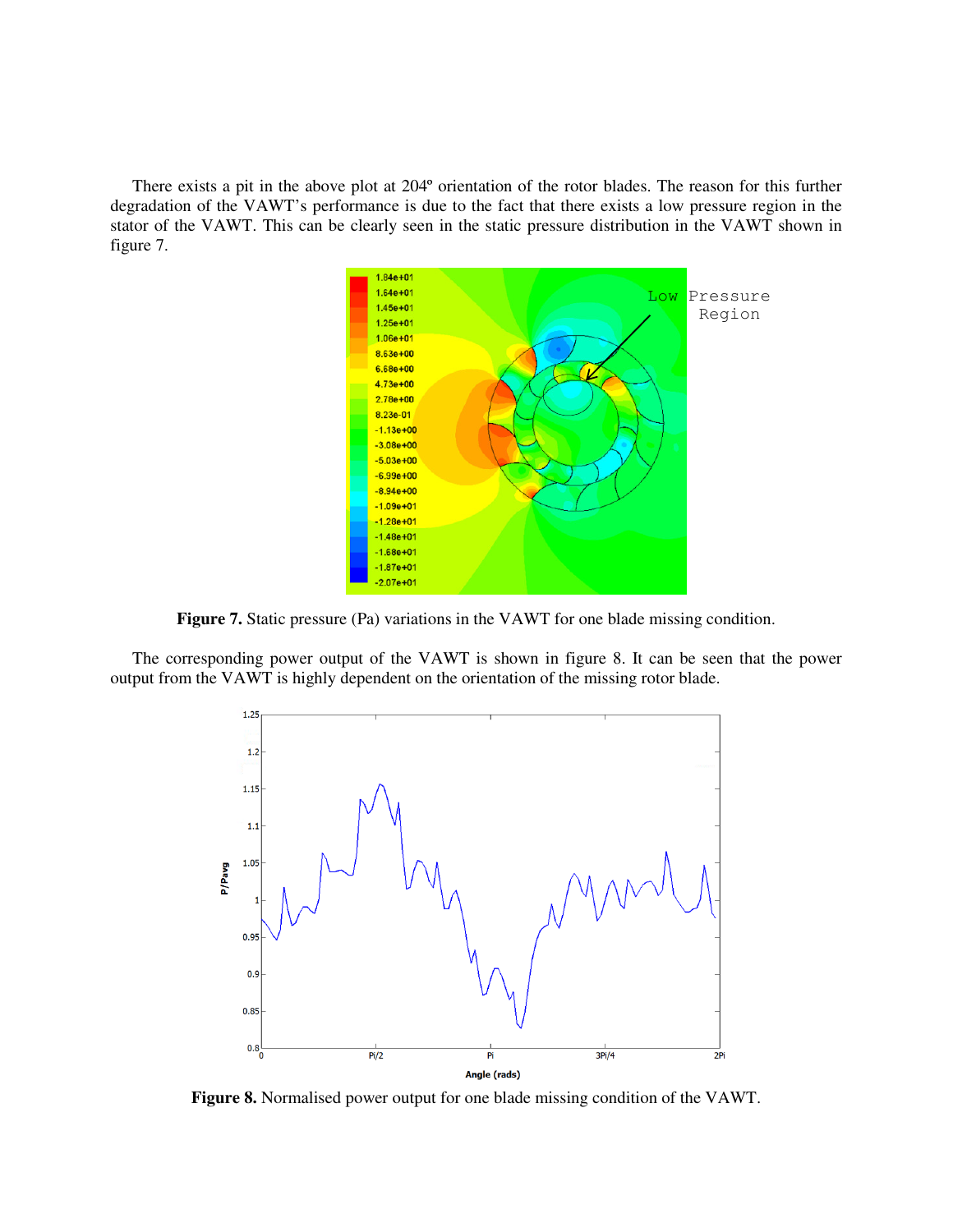### *3.3 Two and Three Blades Missing Conditions*

The performance of the VAWT for two and three blades missing configurations show the same trend as that for one blade missing configuration. The results for the normalised torque outputs are shown in figures 9 and 10. The average values of higher and lower peaks are summarised in table 3.



**Figure 9.** Normalised torque output for two blades missing condition of the VAWT.



**Figure 10.** Normalised torque output for three blades missing condition of the VAWT.